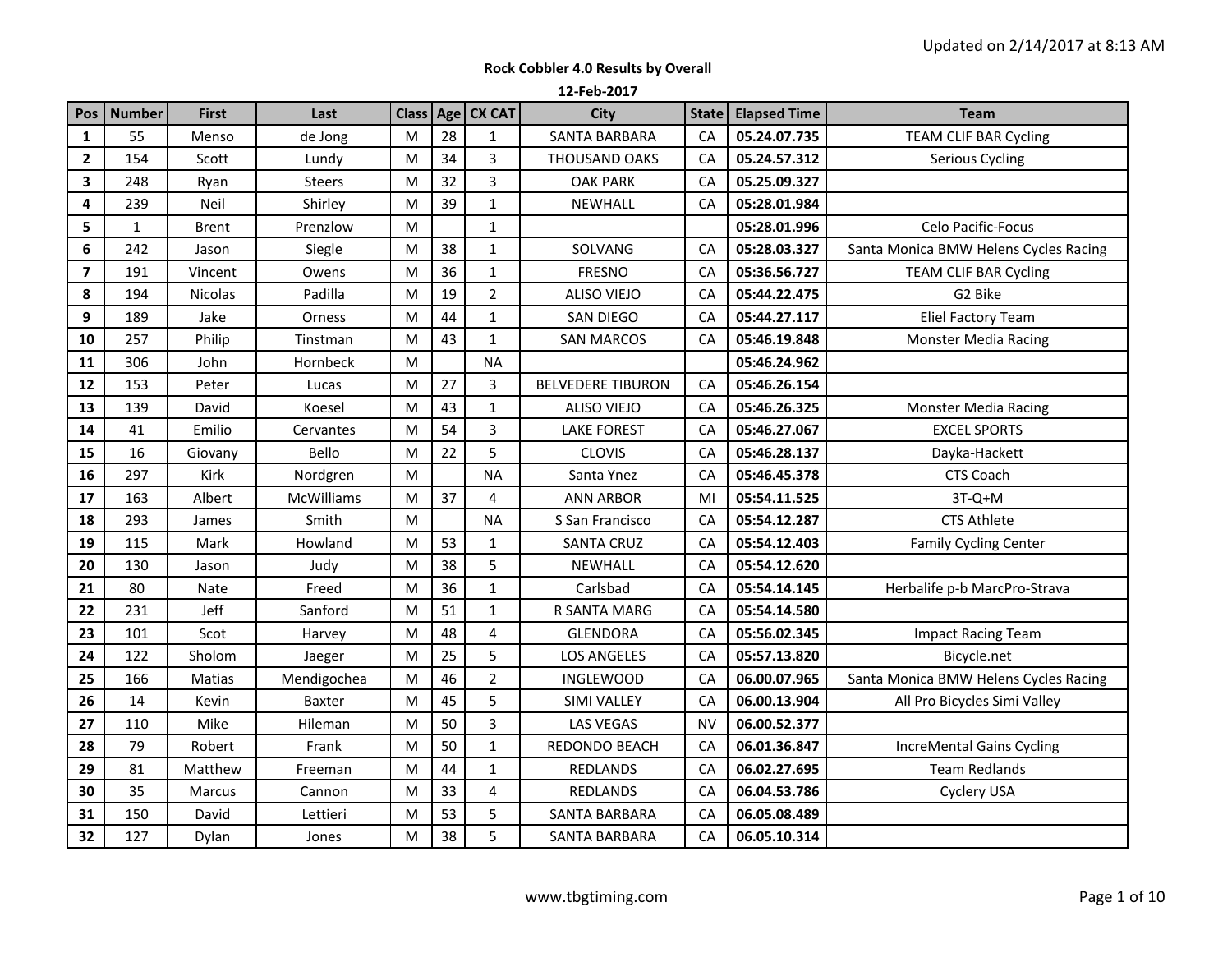|     | 12-Feb-2017    |              |             |              |     |                |                         |              |                     |                               |  |  |  |
|-----|----------------|--------------|-------------|--------------|-----|----------------|-------------------------|--------------|---------------------|-------------------------------|--|--|--|
| Pos | <b>Number</b>  | <b>First</b> | Last        | <b>Class</b> | Age | <b>CX CAT</b>  | City                    | <b>State</b> | <b>Elapsed Time</b> | <b>Team</b>                   |  |  |  |
| 33  | 11             | Amanda       | Nauman      | E            | 28  | $\mathbf{1}$   | Laguna Hills            | CA           | 06.09.10.889        |                               |  |  |  |
| 34  | 253            | Derric       | Swinfard    | M            | 48  | $\mathbf{1}$   | <b>RIVERSIDE</b>        | CA           | 06.09.27.429        | <b>Monster Media Racing</b>   |  |  |  |
| 35  | 100            | Ron          | Harris      | M            | 53  | 3              | VALENCIA                | CA           | 06.12.21.871        | Santa Clarita Velo            |  |  |  |
| 36  | 305            | Adam         | Hensley     | M            |     | <b>NA</b>      |                         |              | 06.12.45.119        |                               |  |  |  |
| 37  | 142            | Ed           | Kulbis      | M            | 41  | 4              | <b>OCEANSIDE</b>        | CA           | 06.13.04.888        | <b>Bicycle Gallery Racing</b> |  |  |  |
| 38  | 169            | Monte        | Mitchell    | M            | 49  | 5              | <b>VISALIA</b>          | CA           | 06.13.55.719        |                               |  |  |  |
| 39  | 157            | Richard      | Mainville   | M            | 54  | 5              | <b>SILVERADO</b>        | CA           | 06.16.03.547        |                               |  |  |  |
| 40  | 63             | Steve        | Driscoll    | M            | 54  | 5              | <b>SAN DIEGO</b>        | CA           | 06.16.05.285        |                               |  |  |  |
| 41  | 227            | Ryan         | Rowell      | M            | 28  | 5              | LAKE ELSINORE           | CA           | 06.16.06.362        |                               |  |  |  |
| 42  | 295            | John         | Chambers    | M            |     | <b>NA</b>      | Calgary AB              |              | 06.16.07.985        | <b>CTS Athlete</b>            |  |  |  |
| 43  | 5              | Adam         | Austin      | M            | 52  | $\overline{2}$ | <b>LOS ANGELES</b>      | CA           | 06.16.09.077        | Serious Cycling               |  |  |  |
| 44  | 31             | Ryan         | Cady        | M            | 43  | 3              | CARLSBAD                | CA           | 06.16.20.836        |                               |  |  |  |
| 45  | 217            | James        | Reese       | M            | 52  | 5              | BAKERSFIELD             | CA           | 06.16.25.646        |                               |  |  |  |
| 46  | 238            | Stacey       | Sell        | M            | 51  | 3              | PRUNEDALE               | CA           | 06.17.27.596        | <b>Family Cycling Center</b>  |  |  |  |
| 47  | 67             | Daniel       | Eitman      | M            | 44  | 4              | <b>IRVINE</b>           | CA           | 06.17.54.755        |                               |  |  |  |
| 48  | 245            | Michael      | Smith       | M            | 46  | $\mathbf{1}$   | <b>ROSSMOOR</b>         | CA           | 06.17.58.842        |                               |  |  |  |
| 49  | 311            | Parker       | Rous        | M            |     | <b>NA</b>      |                         |              | 06.19.05.279        |                               |  |  |  |
| 50  | 204            | Richard      | Picarelli   | M            | 50  | 3              | <b>BAKERSFIELD</b>      | CA           | 06.19.06.729        | <b>VBZ Cycling Team</b>       |  |  |  |
| 51  | 99             | Dave         | Rous        | M            |     | <b>NA</b>      |                         |              | 06.19.08.103        |                               |  |  |  |
| 52  | 86             | Joe          | Galetti     | M            | 40  | 5              | <b>FRESNO</b>           | CA           | 06.26.04.994        |                               |  |  |  |
| 53  | 28             | Jeremy       | Denham      | M            |     | <b>NA</b>      |                         |              | 06.26.37.485        |                               |  |  |  |
| 54  | $\overline{7}$ | Bill         | Baker       | M            | 42  | 5              | <b>STEVENSON RANCH</b>  | CA           | 06.28.54.117        |                               |  |  |  |
| 55  | 161            | Rick         | McKee       | M            | 44  | 5              | <b>HUNTINGTON BEACH</b> | CA           | 06.28.54.967        | <b>RedMonkey Sports</b>       |  |  |  |
| 56  | 39             | Colin        | Carrington  | M            | 35  | 5              | <b>TEHACHAPI</b>        | CA           | 06.28.57.005        |                               |  |  |  |
| 57  | 165            | Severiano    | Mendes      | M            | 29  | 5              | <b>POMONA</b>           | CA           | 06.29.56.995        |                               |  |  |  |
| 58  | 308            | Mike         | Noel        | M            |     | <b>NA</b>      |                         |              | 06.30.30.990        |                               |  |  |  |
| 59  | 47             | Carlos       | Covarrubias | M            | 42  | 5              | <b>GOLETA</b>           | CA           | 06.31.29.787        |                               |  |  |  |
| 60  | 53             | John         | Day         | M            | 46  | 4              | <b>HENDERSON</b>        | <b>NV</b>    | 06.31.41.704        | <b>Vegas Velo Racing</b>      |  |  |  |
| 61  | 277            | Robert       | Weyman      | M            | 46  | $\overline{2}$ | <b>VENICE</b>           | CA           | 06.33.21.917        |                               |  |  |  |
| 62  | 187            | Jonn         | Okamoto     | M            | 34  | 4              | <b>HENDERSON</b>        | <b>NV</b>    | 06.35.08.975        |                               |  |  |  |
| 63  | 182            | Michael      | Negrete     | M            | 47  | 3              | <b>CLAREMONT</b>        | CA           | 06.39.39.247        | <b>Impact Racing Team</b>     |  |  |  |
| 64  | 137            | Robin        | Kinney      | M            | 61  | 5              | <b>NEWPORT BEACH</b>    | CA           | 06.39.41.734        | G2 Bike                       |  |  |  |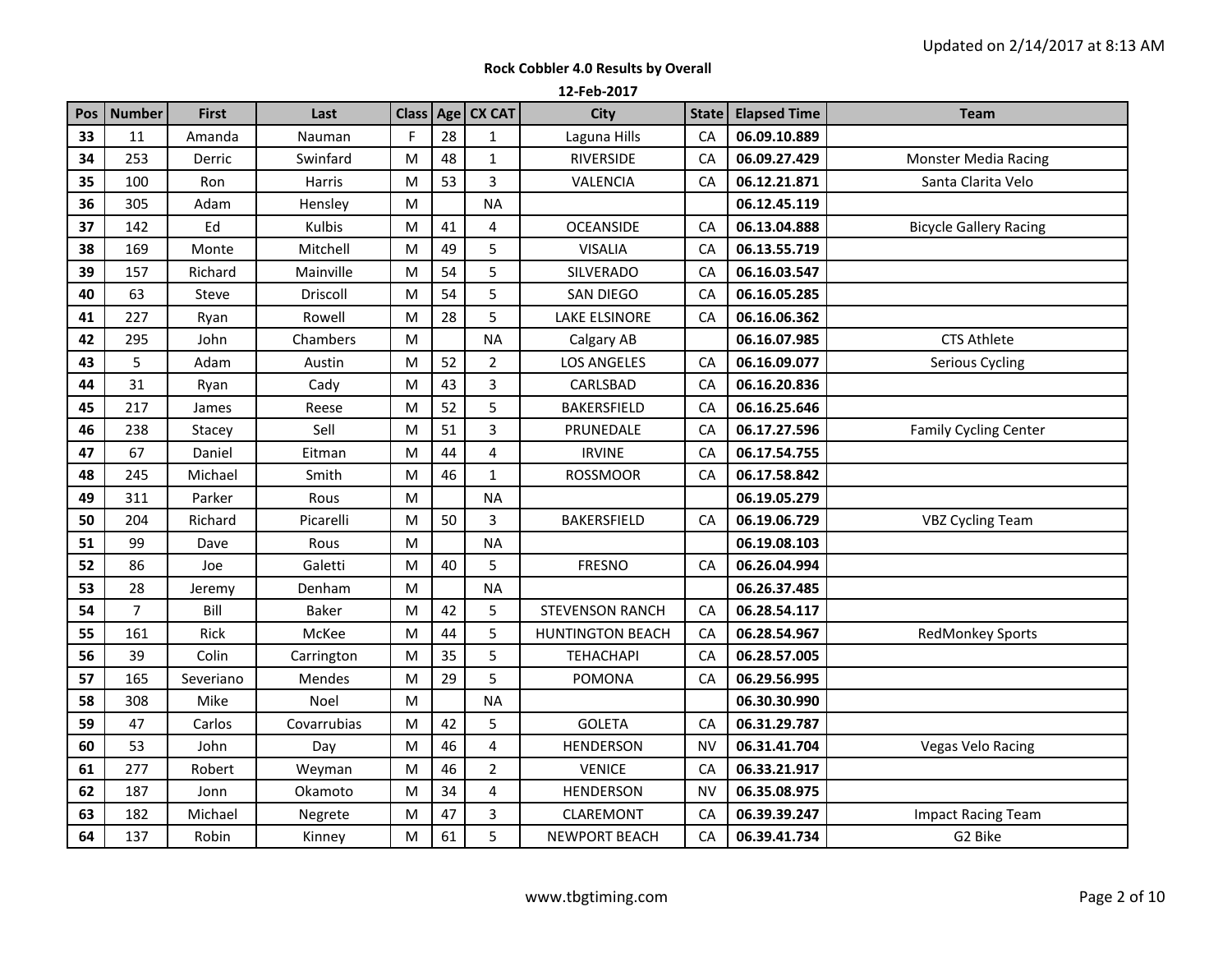| 12-Feb-2017 |               |              |                 |              |     |                         |                             |              |                     |                              |  |  |
|-------------|---------------|--------------|-----------------|--------------|-----|-------------------------|-----------------------------|--------------|---------------------|------------------------------|--|--|
| Pos         | <b>Number</b> | <b>First</b> | Last            | <b>Class</b> | Age | <b>CX CAT</b>           | City                        | <b>State</b> | <b>Elapsed Time</b> | <b>Team</b>                  |  |  |
| 65          | 92            | Greg         | Goodwine        | M            | 28  | 3                       | <b>POMONA</b>               | CA           | 06.39.42.498        | ORNOT                        |  |  |
| 66          | 147           | David        | Leece           | M            | 56  | 4                       | SAN LUIS OBISPO             | CA           | 06.41.20.637        | <b>Rock Solid Cycling</b>    |  |  |
| 67          | 25            | Brian        | <b>Bowling</b>  | M            | 44  | 5                       | <b>SAINT GEORGE</b>         | UT           | 06.44.11.275        | Veloce Santiago              |  |  |
| 68          | 6             | Jordan       | <b>Babb</b>     | M            | 26  | 5                       | <b>ESCONDIDO</b>            | CA           | 06.45.40.145        | <b>Eliel Factory Team</b>    |  |  |
| 69          | 202           | Stefan       | Peroutka        | M            | 38  | $\pmb{4}$               | <b>HENDERSON</b>            | NV           | 06.47.32.657        | High Desert Cycling Club     |  |  |
| 70          | 250           | AJ           | Sura            | F            | 45  | $\overline{3}$          | <b>ALISO VIEJO</b>          | CA           | 06.47.35.295        | G2 Bike                      |  |  |
| 71          | 114           | Scott        | Holland         | M            | 38  | $\overline{3}$          | <b>SAN DIEGO</b>            | CA           | 06.47.35.947        |                              |  |  |
| 72          | 176           | Laura        | <b>Morris</b>   | F            | 48  | $\overline{2}$          | <b>COSTA MESA</b>           | <b>CA</b>    | 06.47.37.680        |                              |  |  |
| 73          | 95            | Jeff         | Schwartzman     | M            |     | <b>NA</b>               |                             |              | 06.47.38.212        |                              |  |  |
| 74          | 27            | Wayne        | <b>Brander</b>  | M            | 54  | 5                       | LONG BEACH                  | CA           | 06.47.39.170        | G2 Bike                      |  |  |
| 75          | 234           | Randy        | Scholl          | M            | 55  | 5                       | <b>BAKERSFIELD</b>          | CA           | 06.52.27.393        |                              |  |  |
| 76          | 271           | <b>Blake</b> | Foreshee        | M            |     | NA                      |                             |              | 06.52.38.173        |                              |  |  |
| 77          | 247           | <b>Nick</b>  | Steel           | M            | 47  | 4                       | <b>THOUSAND OAKS</b>        | CA           | 06.52.43.319        | Serious Cycling              |  |  |
| 78          | 141           | Karl         | Kristkeitz      | M            | 50  | 5                       | <b>LOS ANGELES</b>          | CA           | 06.53.20.771        |                              |  |  |
| 79          | 237           | Ben          | Seeley          | M            | 39  | 5                       | SANTA BARBARA               | CA           | 06.53.40.094        |                              |  |  |
| 80          | 133           | Phil         | Kelly           | M            | 45  | $\overline{3}$          | <b>SIMI VALLEY</b>          | CA           | 06.53.44.694        | All Pro Bicycles Simi Valley |  |  |
| 81          | 266           | Gina         | Virzi Kelly     | F            | 51  | $\pmb{4}$               | <b>SIMI VALLEY</b>          | CA           | 06.53.45.936        | All Pro Bicycles Simi Valley |  |  |
| 82          | 170           | Dennis       | Mitsch          | M            | 44  | 5                       | <b>CUPERTINO</b>            | CA           | 06.56.12.546        |                              |  |  |
| 83          | 46            | Gary         | Coleman         | M            | 58  | 5                       | <b>PALOS VERDES ESTATES</b> | CA           | 06.56.14.466        |                              |  |  |
| 84          | 94            | Brian        | Green           | M            | 48  | 5                       | SANTA BARBARA               | CA           | 06.56.15.565        |                              |  |  |
| 85          | 244           | Aaron        | Smith           | M            | 38  | 4                       | <b>LAS VEGAS</b>            | <b>NV</b>    | 06.57.25.419        | <b>Broken Spoke Bikes</b>    |  |  |
| 86          | 146           | Paul         | Petit           | M            |     | $\overline{4}$          |                             |              | 06.57.53.555        |                              |  |  |
| 87          | 289           | Marc         | Tremblay        | M            |     | <b>NA</b>               | Regina                      | SK           | 06.57.55.099        | <b>CTS Athlete</b>           |  |  |
| 88          | 17            | Doug         | <b>Bertrand</b> | M            | 52  | 4                       | <b>MESA</b>                 | AZ           | 06.57.56.237        |                              |  |  |
| 89          | 87            | Jessie       | Gascon          | M            | 52  | 3                       | <b>TRABUCO CANYON</b>       | CA           | 06.57.58.428        |                              |  |  |
| 90          | 62            | Carey        | Downs           | M            | 59  | $\overline{\mathbf{4}}$ | REDONDO BEACH               | CA           | 06.58.44.547        | Hot Wheels Cycling Team      |  |  |
| 91          | 185           | Sydney       | Newsom          | M            | 30  | $\overline{3}$          | <b>SANTA CRUZ</b>           | CA           | 07.00.16.014        | Dayka-Hackett                |  |  |
| 92          | 111           | Kristi       | Hill-Eastin     | F            | 50  | $\mathbf{1}$            | <b>CLOVIS</b>               | CA           | 07.00.16.882        | Dayka-Hackett                |  |  |
| 93          | 66            | Curtis       | Eastin          | M            | 54  | $\overline{2}$          | <b>CLOVIS</b>               | CA           | 07.00.17.905        | Dayka-Hackett                |  |  |
| 94          | 30            | Alan         | <b>Bub</b>      | M            | 46  | $\overline{3}$          | <b>LOS ANGELES</b>          | CA           | 07.00.18.359        | Velo Club LaGrange           |  |  |
| 95          | 37            | steven       | carcano         | M            | 29  | 5                       | WHITTIER                    | CA           | 07.00.22.533        |                              |  |  |
| 96          | 54            | Armando      | De Armas        | M            | 61  | 4                       | LONG BEACH                  | CA           | 07.00.37.457        | <b>Team Ninja</b>            |  |  |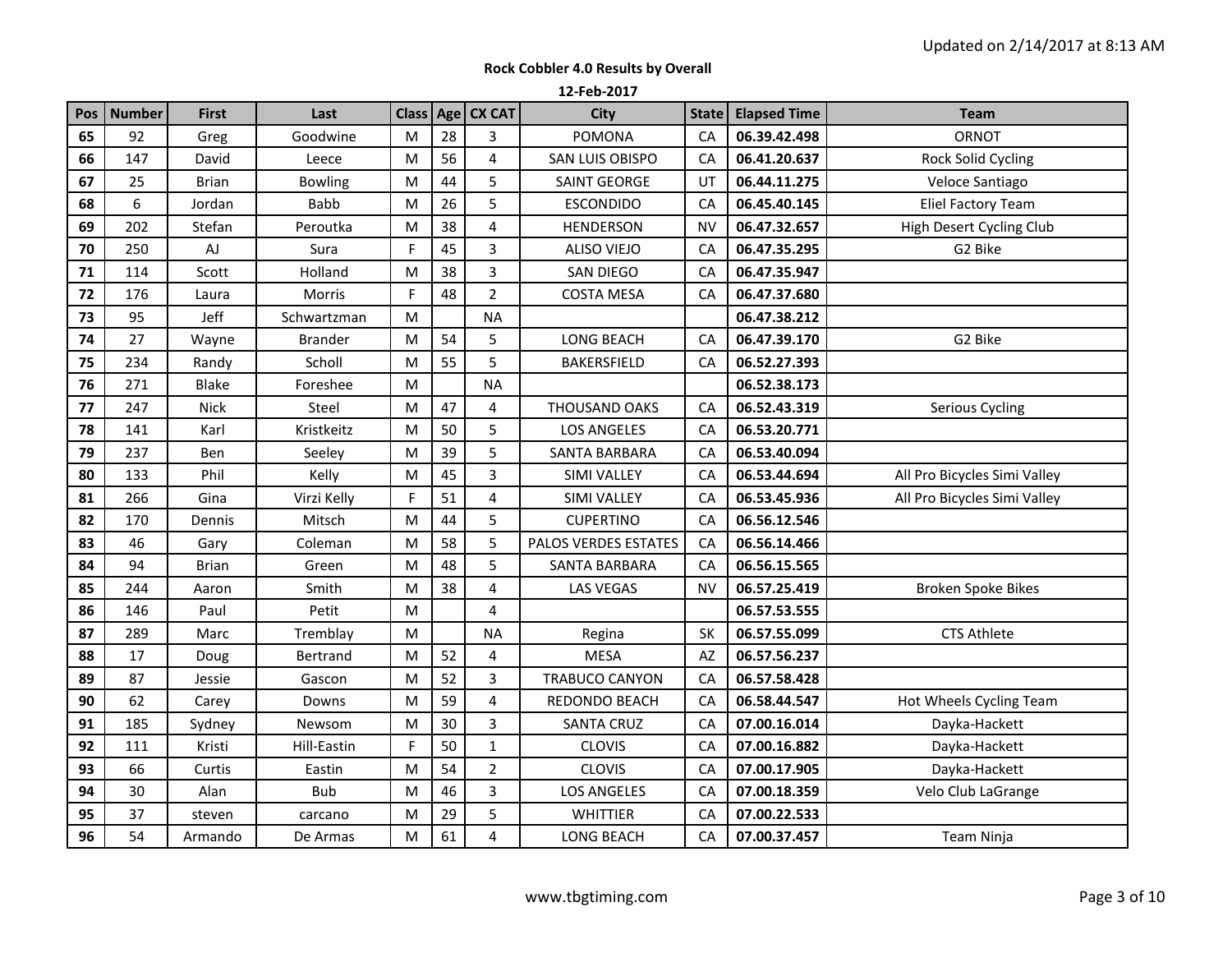| 12-Feb-2017 |               |              |                 |              |    |                |                        |              |                     |                             |  |  |
|-------------|---------------|--------------|-----------------|--------------|----|----------------|------------------------|--------------|---------------------|-----------------------------|--|--|
| Pos         | <b>Number</b> | <b>First</b> | Last            | <b>Class</b> |    | Age CX CAT     | City                   | <b>State</b> | <b>Elapsed Time</b> | <b>Team</b>                 |  |  |
| 97          | 174           | Rocky        | Montbriand      | M            | 41 | 5              | <b>BAKERSFIELD</b>     | CA           | 07.02.36.994        |                             |  |  |
| 98          | 280           | James        | Wilson          | M            | 44 | 5              | <b>VISALIA</b>         | CA           | 07.03.54.985        |                             |  |  |
| 99          | 218           | AJ           | Reid            | м            | 25 | 5              | <b>EXETER</b>          | CA           | 07.03.55.947        |                             |  |  |
| 100         | 255           | Kirk         | <b>Telaneus</b> | м            | 56 | 2              | <b>FRAZIER PARK</b>    | CA           | 07.05.43.307        | Santa Clarita Velo          |  |  |
| 101         | 158           | Donnie       | Marquez         | М            | 34 | 4              | LONG BEACH             | СA           | 07.05.44.494        | Tru Cycling                 |  |  |
| 102         | 68            | <b>Brett</b> | Elford          | SS           | 32 | 5              | <b>LOS ANGELES</b>     | СA           | 07.05.46.454        |                             |  |  |
| 103         | 140           | Kevin        | <b>Kraus</b>    | M            | 31 | 3              | <b>FOUNTAIN VALLEY</b> | CA           | 07.06.37.994        | Knobbe Cycling              |  |  |
| 104         | 262           | Larry        | Vanzant         | M            | 55 | 3              | SUMMERLAND             | CA           | 07.07.06.044        | Montrose Cycling Club       |  |  |
| 105         | 88            | robert       | gelfand         | M            | 58 | 5              | <b>BEAUMONT</b>        | СA           | 07.08.16.269        | <b>Team Redlands</b>        |  |  |
| 106         | 278           | Dennis       | White           | M            | 59 | 4              | LANCASTER              | СA           | 07.10.10.565        |                             |  |  |
| 107         | 264           | Kate         | Veronneau       | F.           | 39 | 1              | <b>WAYNE</b>           | PA           | 07.15.24.025        |                             |  |  |
| 108         | 117           | Michael      | Hurley          | M            | 38 | 4              | Venice                 | СA           | 07.15.25.667        |                             |  |  |
| 109         | 9             | Scott        | Barger          | м            | 46 | 3              | MARINA DEL REY         | CA           | 07.15.26.809        |                             |  |  |
| 110         | 208           | Terrance     | Pittman         | м            | 52 | $\overline{2}$ | <b>HENDERSON</b>       | <b>NV</b>    | 07.15.28.221        | High Desert Cycling Club    |  |  |
| 111         | 73            | Tina         | Feoli           | F            | 40 | 4              | <b>LAS VEGAS</b>       | <b>NV</b>    | 07.15.31.845        | LVW Cycling                 |  |  |
| 112         | 225           | Wayne        | Rosenthal       | м            | 58 | 4              | <b>BAKERSFIELD</b>     | CA           | 07.15.46.175        |                             |  |  |
| 113         | 20            | Craig        | Pack            | М            |    | 5              |                        |              | 07.15.46.955        |                             |  |  |
| 114         | 270           | Thomas       | Ward            | M            | 41 | 4              | <b>BAKERSFIELD</b>     | CA           | 07.17.31.018        |                             |  |  |
| 115         | 160           | David        | Mayhew          | M            | 35 | 5              | <b>BAKERSFIELD</b>     | СA           | 07.17.33.476        |                             |  |  |
| 116         | 304           | Lazaro       | Gonzalez        | м            |    | <b>NA</b>      |                        |              | 07.19.07.194        |                             |  |  |
| 117         | 284           | Adam         | Kahler          | M            |    | <b>NA</b>      |                        |              | 07.19.07.907        |                             |  |  |
| 118         | 190           | Scott        | Ostrem          | M            | 50 | 5              | <b>TEHACHAPI</b>       | CA           | 07.19.50.432        |                             |  |  |
| 119         | 84            | Jack         | Cobb            | м            |    | <b>NA</b>      |                        |              | 07.21.15.845        |                             |  |  |
| 120         | 75            | Jared        | Fisher          | М            | 48 | 4              | <b>LAS VEGAS</b>       | <b>NV</b>    | 07.21.16.855        |                             |  |  |
| 121         | 167           | Jim          | Miller          | M            | 50 | 4              | <b>SAN DIEGO</b>       | CA           | 07.21.52.305        | <b>Big Orange Cycling</b>   |  |  |
| 122         | 198           | christi      | patrick         | F            | 41 | 4              | <b>SAN MARCOS</b>      | СA           | 07.21.53.153        |                             |  |  |
| 123         | 300           | Michael      | Hotten          | M            |    | <b>NA</b>      |                        |              | 07.21.54.269        |                             |  |  |
| 124         | 148           | christopher  | Lenihan         | м            | 40 | 5              | <b>TUSTIN</b>          | СA           | 07.22.47.858        |                             |  |  |
| 125         | 144           | Joey         | Lanza           | м            | 39 | 4              | <b>BEAUMONT</b>        | СA           | 07.23.14.505        | <b>Team Redlands</b>        |  |  |
| 126         | 152           | Dave         | Lippert         | м            | 49 | 5              | LA QUINTA              | СA           | 07.23.14.735        |                             |  |  |
| 127         | 164           | Joshua       | Meehan          | м            | 47 | 3              | <b>RIVERSIDE</b>       | СA           | 07.23.15.520        | <b>Monster Media Racing</b> |  |  |
| 128         | 281           | Fred         | Winney          | M            | 60 | 5              | <b>PORTERVILLE</b>     | СA           | 07.23.16.274        |                             |  |  |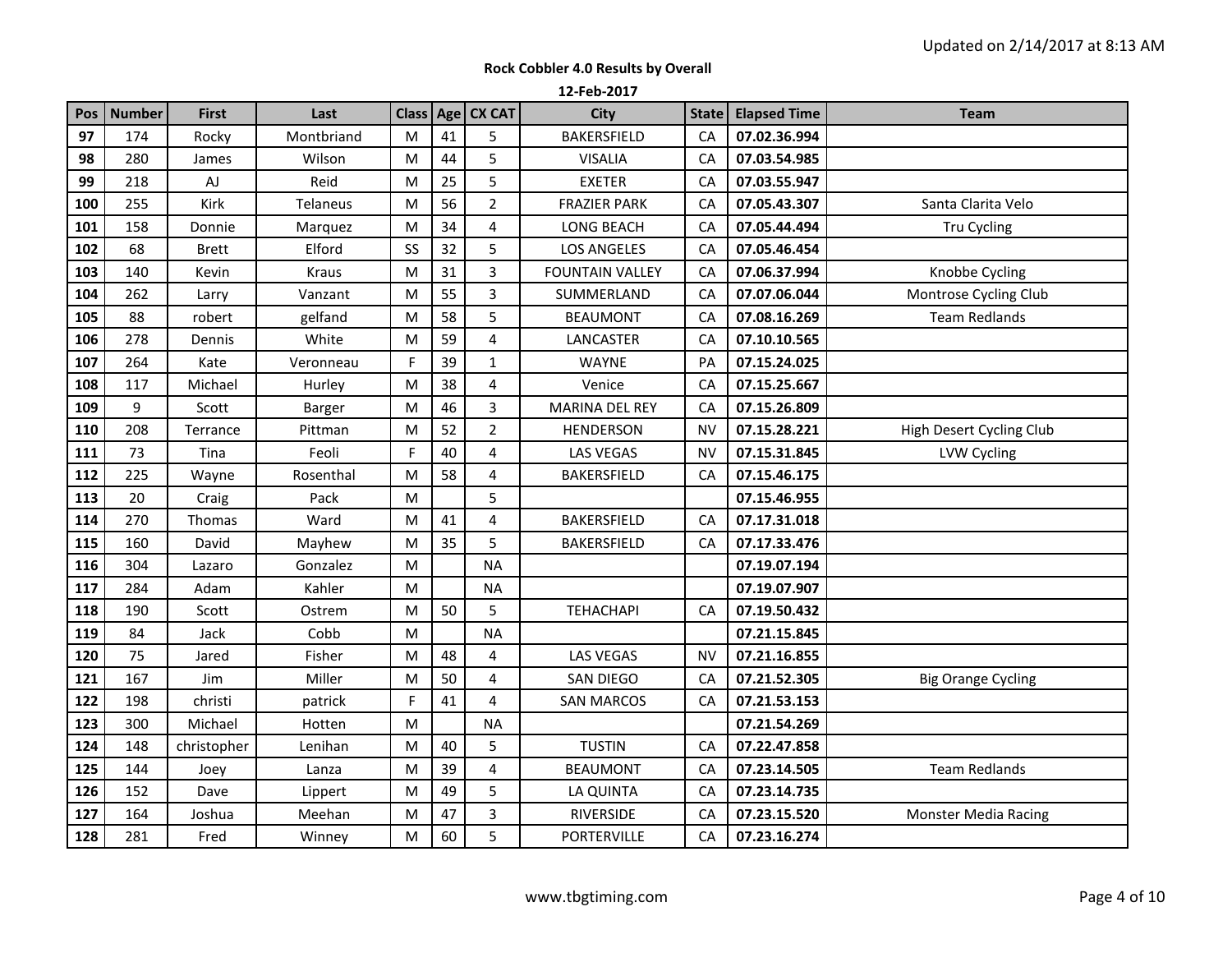| 12-Feb-2017 |               |                |               |              |    |              |                        |              |                     |                                     |  |  |
|-------------|---------------|----------------|---------------|--------------|----|--------------|------------------------|--------------|---------------------|-------------------------------------|--|--|
| Pos I       | <b>Number</b> | <b>First</b>   | Last          | <b>Class</b> |    | Age   CX CAT | <b>City</b>            | <b>State</b> | <b>Elapsed Time</b> | <b>Team</b>                         |  |  |
| 129         | 201           | Hilary         | Perchard      | м            | 45 | 5            | <b>VENICE</b>          | CA           | 07.25.38.239        |                                     |  |  |
| 130         | 260           | Tom            | Tunnicliffe   | м            | 55 | 5            | <b>STEVENSON RANCH</b> | CA           | 07.25.40.005        |                                     |  |  |
| 131         | 71            | Mike           | Ewy           | M            | 61 | 5            | <b>LAS VEGAS</b>       | <b>NV</b>    | 07.25.47.137        |                                     |  |  |
| 132         | 43            | <b>MICHAEL</b> | <b>CHONG</b>  | M            | 44 | 4            | <b>LONG BEACH</b>      | CA           | 07.25.47.966        |                                     |  |  |
| 133         | 186           | Owen           | Noll          | м            | 36 | 5            | <b>BOULDER</b>         | CO.          | 07.25.57.231        | Canyon Velo                         |  |  |
| 134         | 102           | Mike           | Hatton        | M            | 43 | 4            | SANTA MARIA            | СA           | 07.26.37.977        |                                     |  |  |
| 135         | 61            | Sue            | Donahugh      | F.           | 53 | 4            | <b>IRVINE</b>          | CA           | 07.27.21.985        |                                     |  |  |
| 136         | 228           | Craig          | Rubenstein    | M            | 57 | 5            | <b>LAGUNA NIGUEL</b>   | CA           | 07.27.23.383        | <b>US Military Endurance Sports</b> |  |  |
| 137         | 265           | linda          | vigil         | F.           | 49 | 4            | CARLSBAD               | CA           | 07.27.24.647        |                                     |  |  |
| 138         | 298           | David          | Sheek         | M            |    | ΝA           | Laguna Hills           | СA           | 07.27.55.305        |                                     |  |  |
| 139         | 246           | Andrew         | Stallings     | М            | 24 | 2            | COVINA                 | CA           | 07.28.52.805        | <b>CTS Coach</b>                    |  |  |
| 140         | 151           | Clare          | Lintereur     | F            | 51 | 4            | <b>STEVENSON RANCH</b> | СA           | 07.30.23.731        |                                     |  |  |
| 141         | 23            | John           | Blakley       | M            | 51 | 5            | <b>WHITTIER</b>        | СA           | 07.30.24.429        |                                     |  |  |
| 142         | 131           | Joseph         | Junio         | M            | 28 | 5            | <b>REDWOOD CITY</b>    | CA           | 07.32.42.974        |                                     |  |  |
| 143         | 310           | John           | Offutt        | M            |    | NA           |                        |              | 07.32.44.427        | SquadraSF p-b Terun                 |  |  |
| 144         | 196           | Scott          | Palmer        | М            | 48 | 3            | <b>LA VERNE</b>        | CA           | 07.32.49.448        |                                     |  |  |
| 145         | 241           | Keith          | <b>Shotts</b> | M            | 58 | 5            | <b>BAKERSFIELD</b>     | СA           | 07.33.28.922        | ORNOT                               |  |  |
| 146         | 91            | Fernando       | Gonzales      | M            | 43 | 5            | <b>BAKERSFIELD</b>     | CA           | 07.33.29.871        |                                     |  |  |
| 147         | 259           | Al             | Tovar         | М            | 48 | 5            | <b>BAKERSFIELD</b>     | СA           | 07.33.30.397        |                                     |  |  |
| 148         | 197           | Kam            | Patel         | M            | 42 | 5            | <b>DOWNEY</b>          | CA           | 07.33.52.875        |                                     |  |  |
| 149         | 269           | <b>Blaine</b>  | Walker        | М            | 25 | 5            | <b>BAKERSFIELD</b>     | СA           | 07.42.36.525        |                                     |  |  |
| 150         | 180           | Nick           | Murdick       | M            | 39 | 5            | <b>IRVINE</b>          | CA           | 07.42.44.255        |                                     |  |  |
| 151         | 205           | Jon            | Pierce        | M            | 56 | 5            | <b>VISALIA</b>         | CA           | 07.43.22.027        |                                     |  |  |
| 152         | 22            | Eric           | Blain         | М            | 34 | 5            | <b>TULARE</b>          | CА           | 07.43.30.053        |                                     |  |  |
| 153         | 203           | Scott          | Perry         | м            | 31 | 5            | <b>VISALIA</b>         | СA           | 07.43.30.848        |                                     |  |  |
| 154         | 216           | Kevin          | Reasbeck      | M            | 37 | 5            | <b>HENDERSON</b>       | <b>NV</b>    | 07.43.32.577        |                                     |  |  |
| 155         | 44            | Steve          | Clausse       | M            | 43 | 4            | <b>LAS VEGAS</b>       | <b>NV</b>    | 07.43.35.237        |                                     |  |  |
| 156         | 206           | Scott          | Pinkerton     | M            | 35 | 5            | <b>HENDERSON</b>       | <b>NV</b>    | 07.44.02.366        | Team Las Vegas Cyclery              |  |  |
| 157         | 132           | jennifer       | karr          | F            | 28 | 4            | <b>CLOVIS</b>          | СA           | 07.45.22.674        | Dayka-Hackett                       |  |  |
| 158         | 107           | Eric           | Henson        | M            | 44 | 4            | <b>VISALIA</b>         | CA           | 07.48.15.605        |                                     |  |  |
| 159         | 302           | Rosie          | Robles        | F.           |    | ΝA           |                        |              | 07.50.16.674        |                                     |  |  |
| 160         | 301           | Augie          | Robles        | М            |    | <b>NA</b>    |                        |              | 07.50.17.846        | Dayka-Hackett                       |  |  |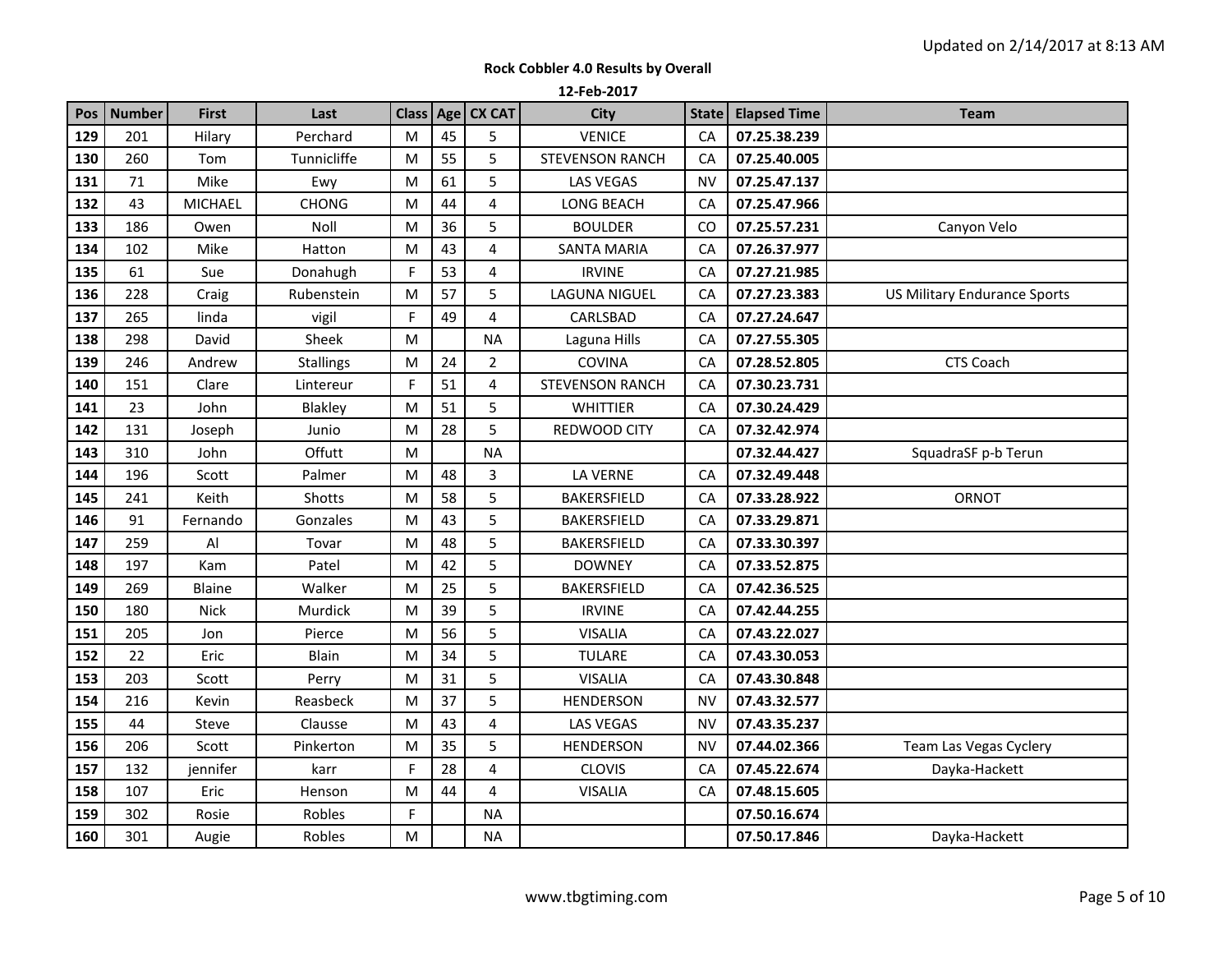| 12-Feb-2017 |                |              |                   |              |     |               |                      |              |                     |                            |  |  |
|-------------|----------------|--------------|-------------------|--------------|-----|---------------|----------------------|--------------|---------------------|----------------------------|--|--|
| Pos         | <b>Number</b>  | <b>First</b> | Last              | <b>Class</b> | Age | <b>CX CAT</b> | <b>City</b>          | <b>State</b> | <b>Elapsed Time</b> | <b>Team</b>                |  |  |
| 161         | 21             | Brent        | <b>Blain</b>      | м            | 35  | 5             | <b>TULARE</b>        | CA           | 07.50.18.323        |                            |  |  |
| 162         | 118            | Glenn        | Imke              | м            | 50  | 4             | <b>BAKERSFIELD</b>   | CA           | 07.53.47.287        |                            |  |  |
| 163         | 224            | Rick         | Rosales           | М            | 47  | 3             | <b>LAS VEGAS</b>     | <b>NV</b>    | 07.54.20.538        | <b>VBZ Cycling Team</b>    |  |  |
| 164         | 65             | Mark         | Duncan            | M            | 44  | 4             | <b>LAS VEGAS</b>     | <b>NV</b>    | 07.54.21.054        | Team Las Vegas Cyclery     |  |  |
| 165         | 220            | Marc         | Reisman           | м            | 49  | 4             | <b>LAS VEGAS</b>     | <b>NV</b>    | 07.54.25.765        |                            |  |  |
| 166         | 156            | Jeffrey      | Mabry             | м            | 46  | 3             | <b>HENDERSON</b>     | <b>NV</b>    | 07.54.39.644        | Team Las Vegas Cyclery     |  |  |
| 167         | 283            | Warner       | Yuen              | M            | 52  | 5             | <b>MOUNTAIN VIEW</b> | CA           | 07.55.12.635        |                            |  |  |
| 168         | 33             | Dave         | Callender         | M            | 62  | 5             | CARLSBAD             | CA           | 07.55.16.369        |                            |  |  |
| 169         | 309            | Gerald       | Kammerzell        | М            |     | <b>NA</b>     |                      |              | 07.56.05.903        | <b>Swamis Cycling Club</b> |  |  |
| 170         | 303            | Zach         | Davis             | М            |     | ΝA            |                      |              | 07.56.06.736        |                            |  |  |
| 171         | 126            | Douglas      | Johnstone         | M            | 51  | 4             | <b>LOS ANGELES</b>   | CA           | 07.56.11.694        |                            |  |  |
| 172         | $\overline{2}$ | Nigel        | Agravante Stewart | M            | 47  | 4             | <b>SANTA MONICA</b>  | CA           | 07.56.14.726        | Velo Club LaGrange         |  |  |
| 173         | 34             | Michael      | Camarena          | M            | 57  | 2             | PORTERVILLE          | CA           | 08.03.06.684        | Velo Club LaGrange         |  |  |
| 174         | 211            | Matt         | Quigley           | м            | 40  | 5             | BAKERSFIELD          | CA           | 08.03.07.510        |                            |  |  |
| 175         | 221            | Abel         | Rendon            | М            | 36  | 4             | LOMA LINDA           | CA           | 08.03.08.727        |                            |  |  |
| 176         | 193            | Angel        | Padilla           | M            | 51  | 5             | <b>ALISO VIEJO</b>   | CA           | 08.03.09.570        | <b>Team Redlands</b>       |  |  |
| 177         | 48             | James        | Cowan             | м            | 47  | 5             | <b>VENICE</b>        | CA           | 08.06.19.029        |                            |  |  |
| 178         | 3              | Adam         | Aguilar           | м            | 32  | 5             | <b>CAMERON PARK</b>  | CA           | 08.07.30.895        | Velo Club LaGrange         |  |  |
| 179         | 171            | Eric         | Mollinedo         | М            | 48  | 5             | VALENCIA             | CA           | 08.08.16.595        |                            |  |  |
| 180         | 10             | Stuart       | Barrington        | M            | 50  | 5             | <b>SIMI VALLEY</b>   | CA           | 08.09.52.317        |                            |  |  |
| 181         | 299            | Paul         | Ruggiero          | M            |     | <b>NA</b>     | Rancho Viejo         | CA           | 08.10.22.115        |                            |  |  |
| 182         | 254            | Aaron        | Tarango           | M            | 40  | 5             | <b>FRESNO</b>        | CA           | 08.13.39.910        | <b>CTS Coach</b>           |  |  |
| 183         | 128            | Tom          | Jordan            | M            | 49  | 5             | <b>FRESNO</b>        | CA           | 08.13.42.504        | Dayka-Hackett              |  |  |
| 184         | 64             | Alex         | Dulay             | M            | 45  | 5             | <b>BAKERSFIELD</b>   | CA           | 08.13.43.385        |                            |  |  |
| 185         | 26             | James        | Boyd              | м            | 46  | 5             | <b>FRESNO</b>        | CA           | 08.13.51.069        |                            |  |  |
| 186         | 223            | PAUL         | <b>ROBINSON</b>   | M            | 36  | 4             | <b>CHINO</b>         | CA           | 08.17.31.297        |                            |  |  |
| 187         | 212            | James        | Ragan             | M            | 58  | 5             | SAN BERNARDINO       | CA           | 08.17.33.205        | Dons Bikes                 |  |  |
| 188         | 45             | Casey        | Cohenmeyer        | F            | 43  | 4             | <b>SAN DIEGO</b>     | CA           | 08.18.10.985        | San Diego Bicycle Club     |  |  |
| 189         | 145            | Brian        | Larson            | м            | 49  | 4             | <b>LAS VEGAS</b>     | <b>NV</b>    | 08.20.22.906        | Dons Bikes                 |  |  |
| 190         | 249            | Victor       | Sternberg         | M            | 51  | 5             | <b>BOULDER CITY</b>  | NV           | 08.20.57.397        |                            |  |  |
| 191         | 59             | robert       | DiPietro          | М            | 38  | 5             | LONG BEACH           | CA           | 08.21.13.265        |                            |  |  |
| 192         | 268            | Miki         | Vuckovich         | M            | 49  | 4             | SAN DIEGO            | CA           | 08.22.19.307        |                            |  |  |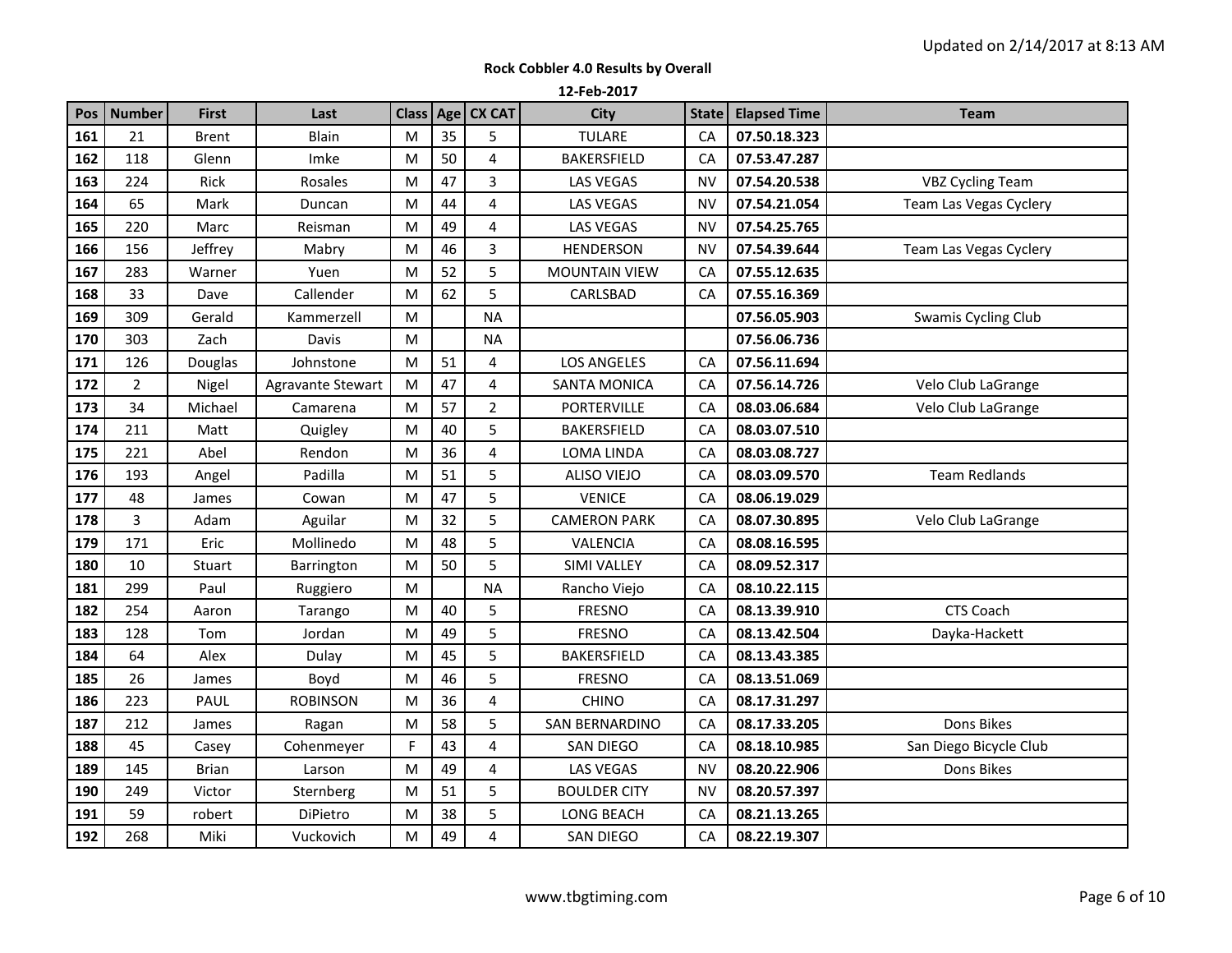| <b>Pos</b> | <b>Number</b> | First        | Last           | <b>Class Age</b> |    | <b>CX CAT</b>  | City                    | <b>State</b> | <b>Elapsed Time</b> | <b>Team</b>                           |
|------------|---------------|--------------|----------------|------------------|----|----------------|-------------------------|--------------|---------------------|---------------------------------------|
| 193        | 240           | Kyle         | Shore          | M                | 34 | 5              | <b>VISALIA</b>          | CA           | 08.26.55.608        | San Diego Bicycle Club                |
| 194        | 121           | Chris        | Jacobson       | M                | 47 | 5              | Boulder                 | CO           | 08.28.13.277        |                                       |
| 195        | 109           | Thomas       | Higgins        | M                | 46 | 4              | <b>CLOVIS</b>           | CA           | 08.28.39.183        |                                       |
| 196        | 184           | Damon        | Newsom         | M                | 25 | 5              | <b>FRESNO</b>           | CA           | 08.28.40.287        | Dayka-Hackett                         |
| 197        | 108           | Katherine    | Hertler        | F                | 26 | 4              | <b>SANTA ROSA</b>       | CA           | 08.28.41.344        |                                       |
| 198        | 296           | Sean         | Lara           | M                |    | ΝA             | San Diego               | CA           | 08.32.56.410        |                                       |
| 199        | 40            | cubby        | cashen         | SS               | 42 | 5              | <b>CAMBRIA</b>          | CA           | 08.34.21.428        |                                       |
| 200        | 123           | Albert       | Jankowiak      | M                | 51 | 5              | <b>HENDERSON</b>        | <b>NV</b>    | 08.37.20.154        | <b>CTS Athlete</b>                    |
| 201        | 103           | Heather      | Hawke          | F                | 37 | 4              | <b>ALISO VIEJO</b>      | CA           | 08.41.58.326        | G2 Bike                               |
| 202        | 274           | Kevin        | Weberling      | M                | 44 | 4              | BAKERSFIELD             | CA           | 08.42.00.507        |                                       |
| 203        | 292           | James        | <b>Bower</b>   | M                |    | <b>NA</b>      | Coeur d Alene           | ID           | 08.42.03.116        | Southern Sierra Fat Tire Association  |
| 204        | 82            | Kim          | fuess          | F                | 58 | 4              | <b>SANTA CLARITAS</b>   | CA           | 08.42.04.868        | B4T9-Foundation                       |
| 205        | 172           | Gordon       | Moncibais      | M                | 60 | 4              | <b>FRESNO</b>           | CA           | 09.01.03.129        | <b>CTS Athlete</b>                    |
| 206        | 287           | dwayne       | ziegler        | M                | 46 | 5              | <b>TUSTIN</b>           | CA           | 09.01.31.941        | Off The Front                         |
| 207        | 85            | Shannon      | Gaffney        | F                | 37 | 3              | <b>LAS VEGAS</b>        | <b>NV</b>    | 09.01.51.697        | <b>US Military Endurance Sports</b>   |
| 208        | 213           | Karlene      | Rahn           | F                | 51 | 4              | MIRA LOMA               | CA           | 09.04.19.169        |                                       |
| 209        | 282           | Charlene     | Yarnall        | F                | 51 | 4              | <b>SAN CLEMenTE</b>     | CA           | 09.04.21.440        | Veloce Santiago                       |
| 210        | 243           | Diana        | Sjol           | F                | 38 | 3              | <b>POMONA</b>           | CA           | 09.04.25.322        | ORNOT                                 |
| 211        | 134           | Richard      | Khachadoorian  | M                | 35 | 5              | ORANGE                  | CA           | 09.06.13.546        |                                       |
| 212        | 276           | Tim          | Wendel         | M                | 53 | 5              | <b>LAS VEGAS</b>        | <b>NV</b>    | 09.10.03.821        |                                       |
| 213        | 56            | Stella       | de la Vega     | F                | 42 | 4              | <b>LONG BEACH</b>       | CA           | 09.10.20.838        |                                       |
| 214        | 199           | Luis         | pedroza        | M                | 45 | 5              | <b>HUNTINGTON BEACH</b> | CA           | 09.10.23.732        |                                       |
| 215        | 229           | Carol        | Ruckle         | F                | 64 | 4              | <b>REDLANDS</b>         | CA           | 09.10.42.968        |                                       |
| 216        | 159           | Kurt         | Martin         | M                | 35 | 5              | <b>VISALIA</b>          | CA           | 09.14.33.604        |                                       |
| 217        | 129           | Ken          | Josefsberg     | M                | 53 | 5              | LOS ANGELES             | CA           | 09.23.20.333        |                                       |
| 218        | 288           | Stephan      | Rapp           | M                |    | <b>NA</b>      | Walla Walla             | <b>WA</b>    | 09.23.51.324        |                                       |
| 219        | 29            | Bob          | <b>Britton</b> | M                | 66 | 5              | <b>DUARTE</b>           | CA           | 09.24.51.080        | <b>CTS Athlete</b>                    |
| 220        | 105           | Craig        | Hendersen      | M                | 51 | 5              | <b>BAKERSFIELD</b>      | CA           | 11.01.55.000        |                                       |
| 221        | 78            | <b>Brian</b> | Guinling       | M                |    | <b>NA</b>      |                         |              | 11.01.56.000        |                                       |
| <b>DNF</b> | 77            | Jay          | Floyd          | M                | 49 | 4              | <b>LAS VEGAS</b>        | <b>NV</b>    | --.--               | Breakaway Cycling p-b Station Casinos |
| <b>DNF</b> | 51            | Anthony      | <b>DAmico</b>  | M                | 59 | 4              | CAMPBELL                | CA           | --.--               |                                       |
| <b>DNF</b> | 8             | <b>Bruce</b> | Balch          | M                | 55 | $\overline{2}$ | <b>LAS VEGAS</b>        | <b>NV</b>    | --.--               | <b>Team Hammer Nutrition</b>          |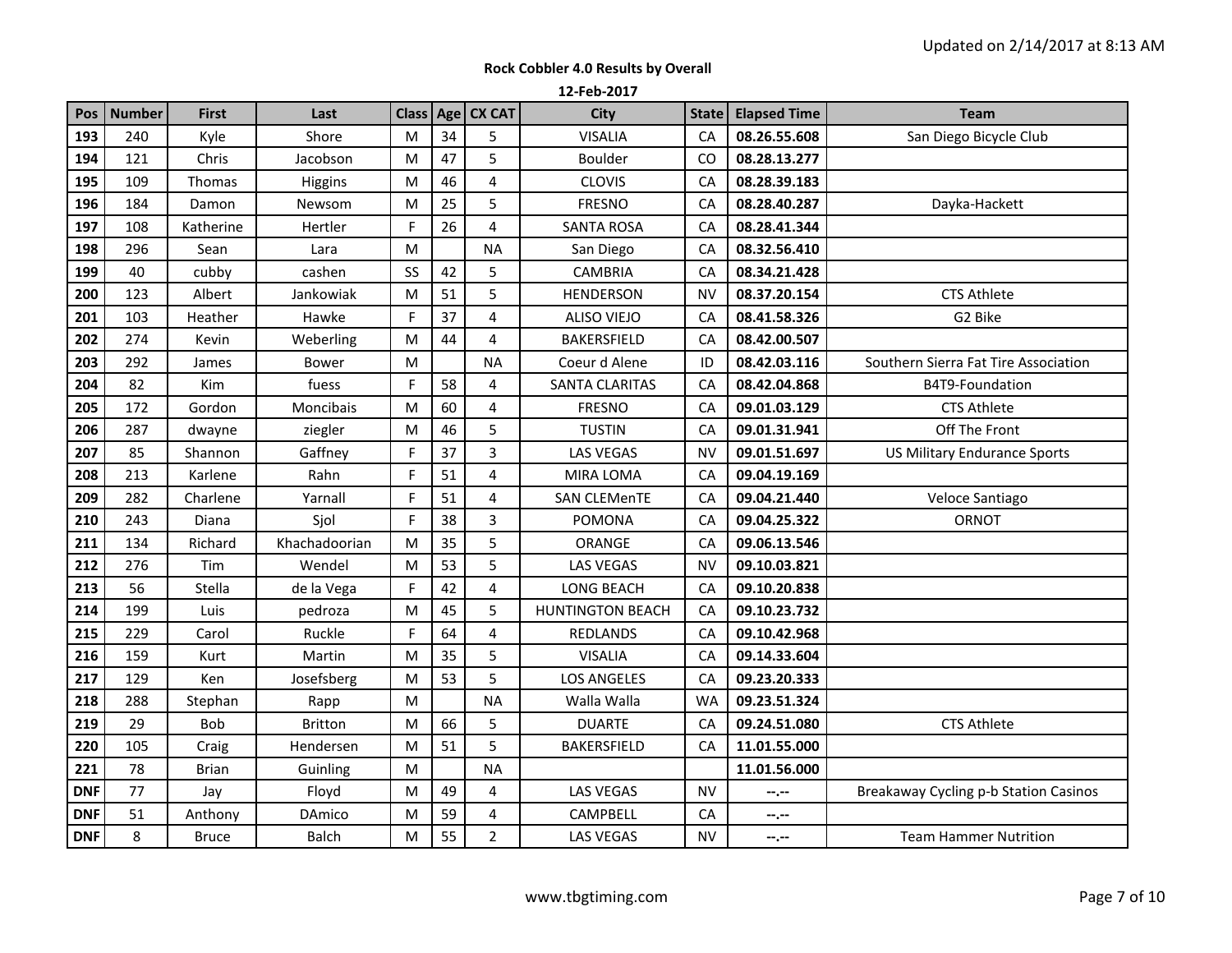|            | 12-Feb-2017   |              |                 |              |     |               |                         |              |                     |                                 |  |  |  |
|------------|---------------|--------------|-----------------|--------------|-----|---------------|-------------------------|--------------|---------------------|---------------------------------|--|--|--|
| Pos        | <b>Number</b> | <b>First</b> | Last            | <b>Class</b> | Age | <b>CX CAT</b> | City                    | <b>State</b> | <b>Elapsed Time</b> | <b>Team</b>                     |  |  |  |
| <b>DNF</b> | 286           | Tim          | Zandbergen      | M            | 53  | 3             | <b>ALISO VIEJO</b>      | CA           | $- - - - -$         | Team Velosport-CA               |  |  |  |
| <b>DNF</b> | 215           | Ben          | Raymond         | M            | 33  | 4             | <b>SAN DIEGO</b>        | CA           | --.--               | <b>Catalyst Racing</b>          |  |  |  |
| <b>DNF</b> | 162           | Mark         | McMillan        | M            | 51  | 5             | <b>LOS ANGELES</b>      | CA           | --.--               |                                 |  |  |  |
| <b>DNF</b> | 214           | David        | Rav             | M            | 28  | 5             | <b>LAS VEGAS</b>        | <b>NV</b>    | --.--               |                                 |  |  |  |
| <b>DNF</b> | 207           | Ashlee       | Pinkerton       | F            |     | <b>NA</b>     | <b>HENDERSON</b>        | <b>NV</b>    | --.--               |                                 |  |  |  |
| <b>DNF</b> | 267           | Heidi        | Volpe           | F            | 50  | 3             | <b>TOPANGA</b>          | CA           | --.--               |                                 |  |  |  |
| <b>DNF</b> | 294           | Irv          | Tremblay        | M            |     | <b>NA</b>     | Regina                  | <b>SK</b>    | 08.26.22.447        | <b>CTS Athlete</b>              |  |  |  |
| <b>DSQ</b> | 42            | Eric         | Chambers        | M            | 44  | 5             | <b>VENTURA</b>          | CA           | 07.23.46.865        |                                 |  |  |  |
| <b>DNS</b> | 70            | Scott        | Evans           | M            | 49  | 4             | <b>SANTA CLARITA</b>    | CA           | --.--               | <b>Bonk Breaker Cycling</b>     |  |  |  |
| <b>DNS</b> | 15            | Jeffrey      | <b>Beaumont</b> | М            | 44  | 4             | <b>SIMI VALLEY</b>      | CA           | --.--               | <b>Monster Media Racing</b>     |  |  |  |
| <b>DNS</b> | 272           | Stephen      | Warkentin       | M            | 47  | 5             | <b>FRESNO</b>           | CA           | ⊷.⊷                 | Dayka-Hackett                   |  |  |  |
| <b>DNS</b> | 188           | John         | Olsen           | M            | 46  | 4             | PISMO BEACH             | CA           | --.--               | Rock Solid Cycling              |  |  |  |
| <b>DNS</b> | 230           | John         | Saliamonas      | M            | 47  | 4             | <b>SAN GABRIEL</b>      | CA           | --.--               | <b>BBI-SIC Cycling</b>          |  |  |  |
| <b>DNS</b> | 291           | Jason        | Gurandiano      | M            |     | <b>NA</b>     | New York                | <b>NY</b>    | --.--               | <b>CTS Athlete</b>              |  |  |  |
| <b>DNS</b> | 119           | Chris        | Jackson         | M            | 29  | $\mathbf{1}$  | <b>BURBANK</b>          | CA           | --.--               |                                 |  |  |  |
| <b>DNS</b> | 124           | Scot         | Johnson         | ${\sf M}$    | 55  | 5             | <b>WALNUT CREEK</b>     | CA           | --.--               | Divine Electric Norcal          |  |  |  |
| <b>DNS</b> | 104           | Jonathan     | Hayward         | M            | 56  | 5             | <b>VISTA</b>            | CA           | --.--               |                                 |  |  |  |
| <b>DNS</b> | 181           | <b>JASON</b> | <b>NEARN</b>    | M            | 46  | 3             | <b>FRESNO</b>           | CA           | --.--               | <b>ACADEMY</b>                  |  |  |  |
| <b>DNS</b> | 256           | Paul         | Thorson         | М            | 58  | 3             | <b>SANTA BARBARA</b>    | СA           | --.--               | Santa Barbara Bicycle Club-SBBC |  |  |  |
| <b>DNS</b> | 210           | Jesse        | Purves          | M            | 32  | 5             | <b>VISALIA</b>          | CA           | --.--               |                                 |  |  |  |
| <b>DNS</b> | 279           | Andrew       | Wilson          | M            | 25  | 4             | <b>CANYON COUNTRY</b>   | CA           | --.--               | <b>Monster Media Racing</b>     |  |  |  |
| <b>DNS</b> | 116           | Sean         | Hubbard         | M            | 47  | 5             | <b>HENDERSON</b>        | <b>NV</b>    | --.--               |                                 |  |  |  |
| <b>DNS</b> | 36            | Roehl        | Caragao         | M            | 54  | 5             | <b>FRESNO</b>           | CA           | --.--               |                                 |  |  |  |
| <b>DNS</b> | 93            | Rick         | Gravley         | M            | 50  | 5             | <b>HUNTINGTON BEACH</b> | CA           | --.--               |                                 |  |  |  |
| <b>DNS</b> | 13            | George       | Barthel         | ${\sf M}$    | 39  | $\mathbf{1}$  | <b>LAGUNA BEACH</b>     | CA           | --.--               | SPY GIANT RIDE p-b GQ-6         |  |  |  |
| <b>DNS</b> | 38            | Mike         | Carlson         | M            | 54  | 3             | <b>LOS ANGELES</b>      | CA           | --.--               | Velo Club LaGrange              |  |  |  |
| <b>DNS</b> | 226           | kurt         | rothweiler      | M            | 60  | 5             | Claremont               | CA           | --.--               |                                 |  |  |  |
| <b>DNS</b> | 120           | Keith        | Jackson         | M            | 56  | 5             | <b>VAFB</b>             | CA           | --.--               | <b>Cyclone Racing Team</b>      |  |  |  |
| <b>DNS</b> | 32            | Josh         | Caffrey         | М            | 41  | 3             | <b>LOS ANGELES</b>      | CA           | --.--               | Cadence-CA                      |  |  |  |
| <b>DNS</b> | 173           | Eddie        | Monnier         | M            | 53  | 5             | <b>SANTA MONICA</b>     | CA           | --.--               |                                 |  |  |  |
| <b>DNS</b> | 233           | James        | Schneider       | M            | 41  | $\mathbf{1}$  | <b>HENDERSON</b>        | <b>NV</b>    | --.--               | High Desert Cycling Club        |  |  |  |
| <b>DNS</b> | 12            | Ricardo      | <b>Barrosa</b>  | M            | 45  | 4             | <b>DANAPOINT</b>        | CA           | --.--               | <b>Team Shimano</b>             |  |  |  |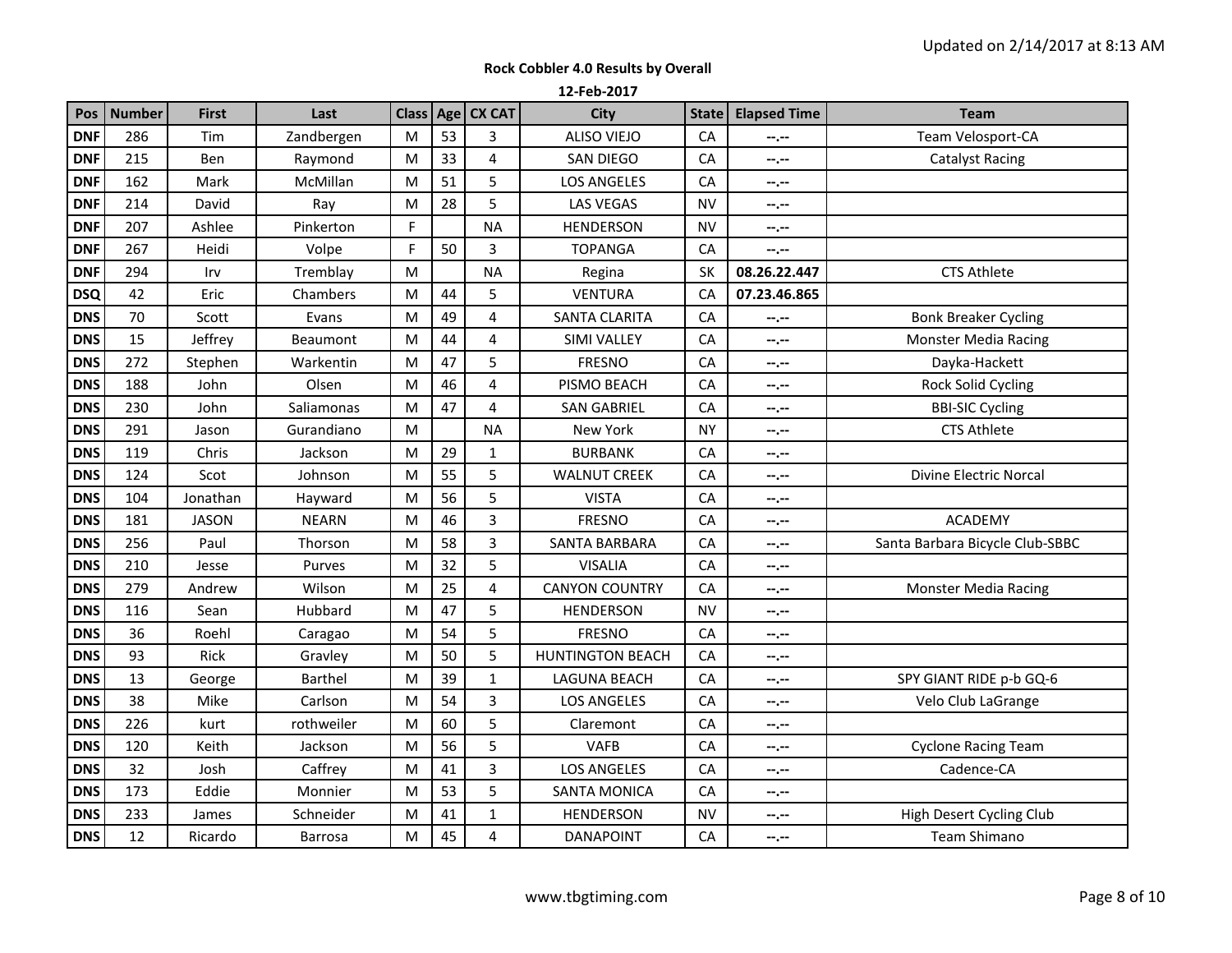|            | 12-Feb-2017   |              |                 |              |     |                         |                         |           |                     |                             |  |  |  |
|------------|---------------|--------------|-----------------|--------------|-----|-------------------------|-------------------------|-----------|---------------------|-----------------------------|--|--|--|
| Pos        | <b>Number</b> | <b>First</b> | Last            | <b>Class</b> | Age | <b>CX CAT</b>           | <b>City</b>             | State l   | <b>Elapsed Time</b> | <b>Team</b>                 |  |  |  |
| <b>DNS</b> | 72            | Jeff         | Farnum          | M            | 48  | 5                       | <b>EUREKA</b>           | CA        | --.--               |                             |  |  |  |
| <b>DNS</b> | 200           | Mikey        | Pendola         | M            | 38  | 5                       | <b>LOS ANGELES</b>      | CA        | --.--               | <b>OTR Racing</b>           |  |  |  |
| <b>DNS</b> | 209           | Thomas       | Plotts          | M            | 47  | 5                       | <b>TORRANCE</b>         | CA        | --.--               | South Bay WheelMen          |  |  |  |
| <b>DNS</b> | 149           | Phillip      | Leslie          | M            | 47  | 5                       | VENICEVENICE            | CA        | --.--               |                             |  |  |  |
| <b>DNS</b> | 235           | Frank        | Schroeder       | M            | 55  | $\overline{2}$          | <b>CLAREMONT</b>        | CA        | --.--               | <b>BBI-SIC Cycling</b>      |  |  |  |
| <b>DNS</b> | 273           | Craig        | Webb            | M            | 47  | $\overline{2}$          | <b>GLENDORA</b>         | CA        | --.--               | <b>BBI-SIC Cycling</b>      |  |  |  |
| <b>DNS</b> | 4             | Sam          | Ames            | M            | 18  | <b>NA</b>               | Bakersfield             | CA        | --.--               | SamBarn                     |  |  |  |
| <b>DNS</b> | 135           | Ramin        | Khatibi         | M            | 43  | 5                       | <b>SAN FRANCISCO</b>    | CA        | --.--               |                             |  |  |  |
| <b>DNS</b> | 261           | Eugene       | Tuvilla         | M            | 43  | 5                       | <b>BAKERSFIELD</b>      | CA        | --.--               |                             |  |  |  |
| <b>DNS</b> | 258           | Mike         | Tomin           | M            | 27  | 4                       | CARLSBAD                | CA        | --.--               | G2 Bike                     |  |  |  |
| <b>DNS</b> | 112           | Michael      | Hillenbrand     | M            | 51  | 3                       | <b>LAS VEGAS</b>        | <b>NV</b> | --.--               |                             |  |  |  |
| <b>DNS</b> | 252           | T Burke      | Swindlehurst    | M            | 44  | 4                       | SALT LAKE CITY          | UT        | --.--               |                             |  |  |  |
| <b>DNS</b> | 57            | Rick         | DeLong          | M            | 42  | 4                       | <b>LAS VEGAS</b>        | <b>NV</b> | --.--               | Team Las Vegas Cyclery      |  |  |  |
| <b>DNS</b> | 50            | Kevin        | Czinger         | M            | 58  | 4                       | LOS ANGELES             | CA        | --.--               |                             |  |  |  |
| <b>DNS</b> | 98            | Sky          | Hansen          | M            | 49  | 4                       | <b>VENICE</b>           | CA        | --.--               | <b>VRC</b>                  |  |  |  |
| <b>DNS</b> | 175           | Mike         | <b>Morris</b>   | M            | 51  | 4                       | <b>CORONA</b>           | CA        | --.--               |                             |  |  |  |
| <b>DNS</b> | 24            | Steven       | Bowersox        | M            | 63  | 5                       | Tehachapi               | CA        | --.--               |                             |  |  |  |
| <b>DNS</b> | 106           | Cedric       | Henley          | M            | 50  | 4                       | <b>SHERMAN OAKS</b>     | CA        | --.--               | Serious Cycling             |  |  |  |
| <b>DNS</b> | 168           | Adam         | Mills           | M            | 38  | $\mathbf{1}$            | <b>SAN DIEGO</b>        | CA        | --.--               | Elevate Elite Cycling Team  |  |  |  |
| <b>DNS</b> | 155           | Danny        | Lupold          | M            | 44  | 3                       | <b>WESTLAKE VILLAGE</b> | CA        | --.--               | STONEHAUS-FACTORY TREK      |  |  |  |
| <b>DNS</b> | 113           | Chris        | Hillman         | M            | 48  | 4                       | NEWBURYPARK             | CA        | --.--               | <b>Fast Friday</b>          |  |  |  |
| <b>DNS</b> | 18            | Jacob        | <b>Billings</b> | M            | 31  | 5                       | <b>LAS VEGAS</b>        | <b>NV</b> | --.--               |                             |  |  |  |
| <b>DNS</b> | 290           | Adam         | Ford            | M            |     | <b>NA</b>               | <b>New York</b>         | <b>NY</b> | --.--               | <b>CTS Athlete</b>          |  |  |  |
| <b>DNS</b> | 89            | Julian       | Gill            | M            | 57  | 5                       | <b>IRVINE</b>           | CA        | --.--               |                             |  |  |  |
| <b>DNS</b> | 219           | Eric         | Reid            | M            | 50  | 5                       | <b>LOS ANGELES</b>      | CA        | --.--               | <b>VRC</b>                  |  |  |  |
| <b>DNS</b> | 251           | Kelly        | Swanberg        | M            | 43  | 3                       | <b>ENCINITAS</b>        | CA        | --.--               | <b>Monster Media Racing</b> |  |  |  |
| <b>DNS</b> | 192           | Randy        | Paar            | M            | 49  | $\overline{\mathbf{4}}$ | <b>HENDERSON</b>        | <b>NV</b> | --.--               |                             |  |  |  |
| <b>DNS</b> | 83            | Ward         | Furukawa        | M            | 52  | 5                       | <b>BAKERSFIELD</b>      | CA        | --.--               |                             |  |  |  |
| <b>DNS</b> | 60            | Chris        | Donahugh        | M            | 55  | 5                       | <b>IRVINE</b>           | CA        | $-2 - 1$            |                             |  |  |  |
| <b>DNS</b> | 177           | Jason        | Moyer           | M            | 44  | 5                       | <b>BEND</b>             | OR        | --.--               |                             |  |  |  |
| <b>DNS</b> | 143           | Jason        | Kummer          | M            | 35  | 5                       | PASADENA                | CA        | --.--               |                             |  |  |  |
| <b>DNS</b> | 76            | J            | Flores          | M            | 41  | 5                       | <b>EL MONTE</b>         | CA        | --.--               |                             |  |  |  |